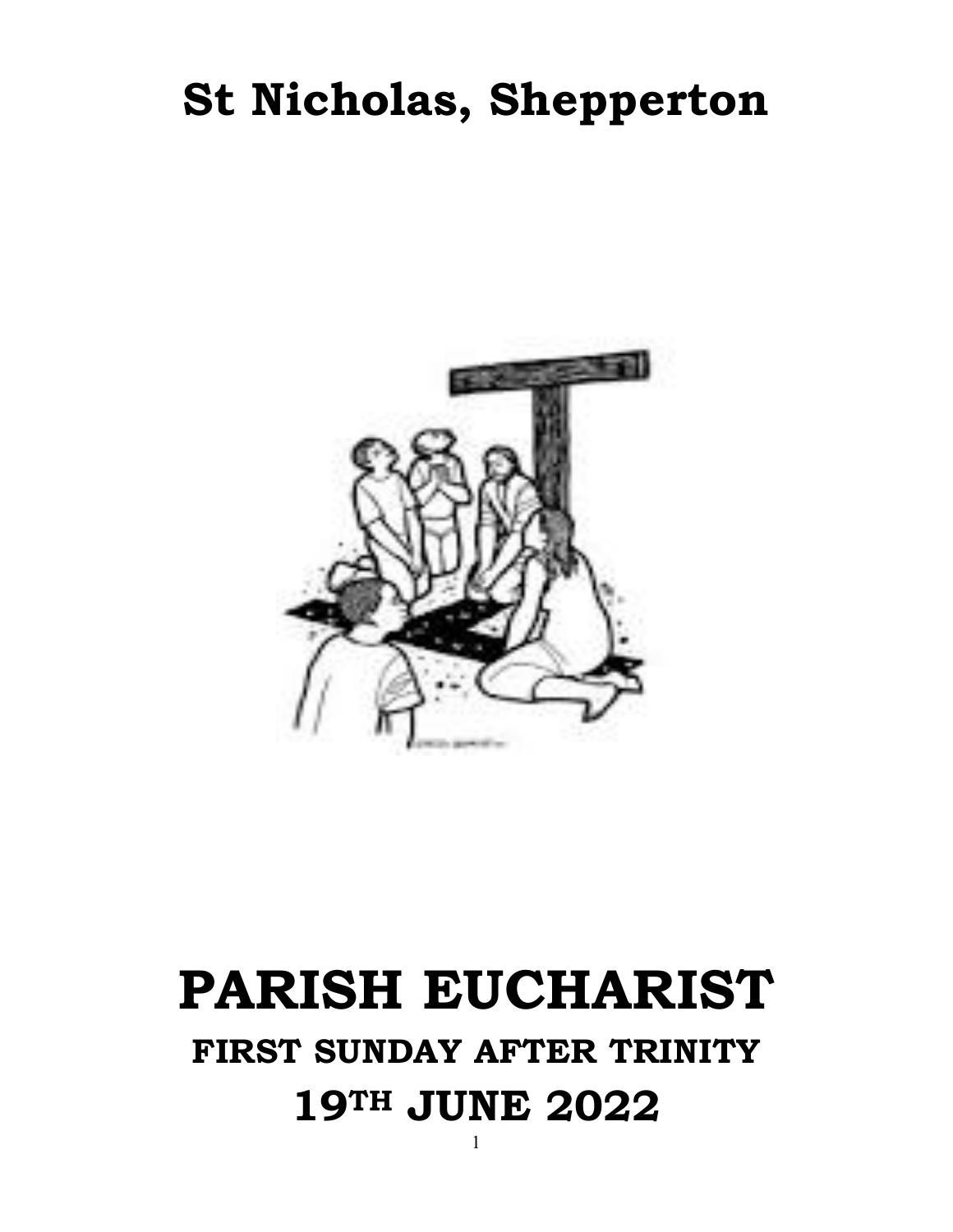#### **The First Sunday After Trinity 19th June 2022**

*In the name of the Lord Jesus we welcome you to St Nicholas Shepperton today. It is wonderful that you have chosen to worship here today. For centuries, people have gathered on this site to support each other, to laugh and cry together, to sing and pray and to come before God and be nourished and sustained at the altar. It is our hope that you will leave here today having been given a glimpse of God's kingdom.* **Please join in where indicated in bold.**

#### **Opening Hymn**

**How shall I sing that majesty which angels do admire? Let dust in dust and silence lies; sing, sing, ye heavenly choir. Thousands of thousands stand around thy throne, O God most high; ten thousand times ten thousand sound thy praise but who am I?**

 **Thy brightness unto them appears, whilst I thy footsteps trace; a sound of God comes to my ears, but they behold thy face. They sing because thou art their un; Lord send a beam on me; for where heav'n is but once begun there alleluias be.**

 **How great a being, Lord, is thine, which doth all beings keep! thy knowledge is the only line to sound so vast a deep. Thou art a sea without a shore, a sun without a sphere;**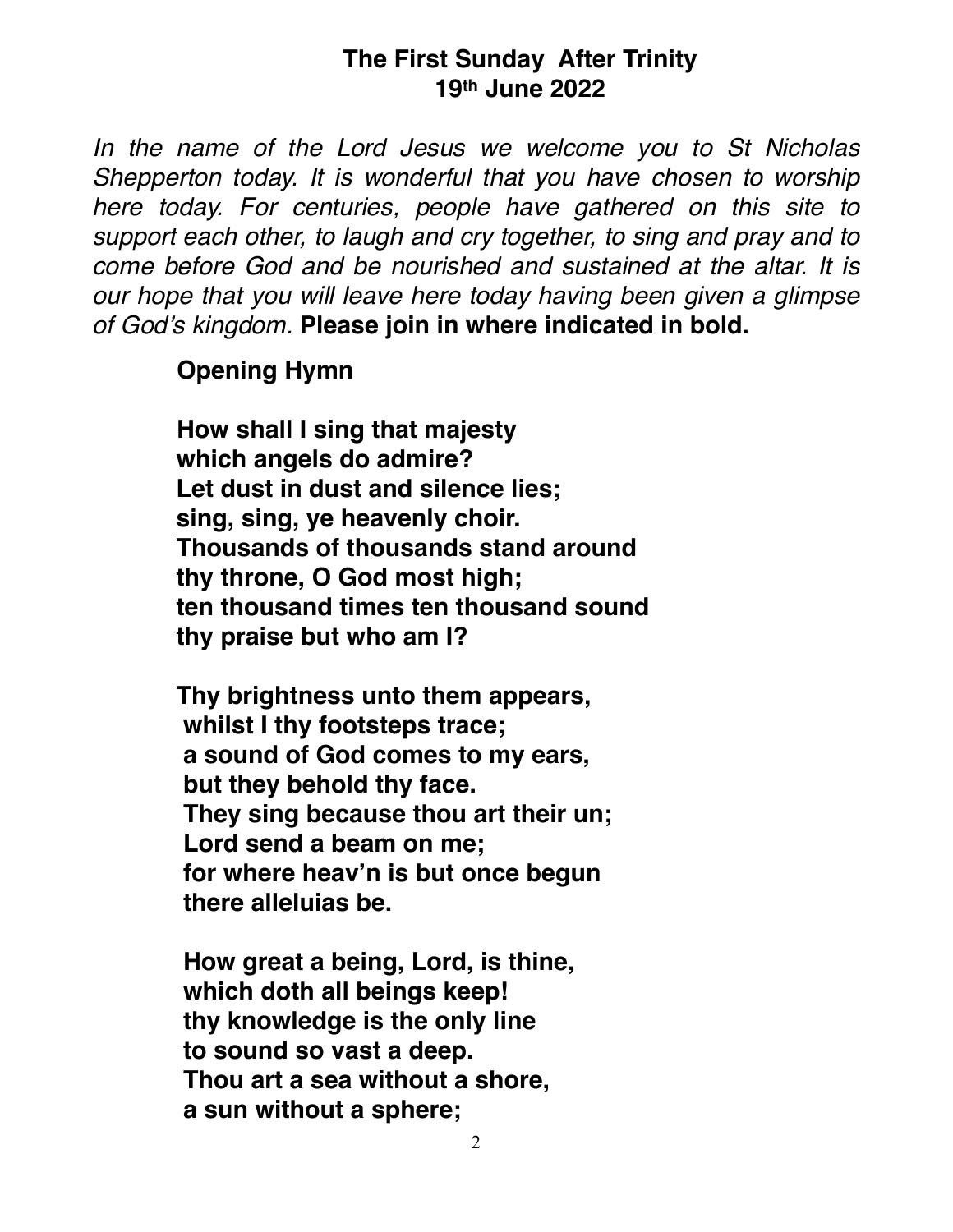**thy time is now and evermore, thy place is ev'rywhere.** In the name of the Father, and of the Son, and of the Holy Spirit. **Amen.**

The Lord be with you

**and also with you.**

Grace, mercy and peace from God our Father and the Lord Jesus Christ be with you. **And also with you.**

# *Words of Welcome and Introduction* **Invitation to confession**

The Spirit of the Lord fills the world and knows our every word and deed. Let us then open ourselves to the Lord and confess our sins in penitence and faith.

**Lord God, we have sinned against you; we have done evil in your sight. We are sorry and repent. Have mercy on us according to your love. Wash away our wrongdoing and cleanse us from our sin. Renew a right spirit within us and restore us to the joy of your salvation, through Jesus Christ our Lord. Amen.**

May almighty God, who sent his Son into the world to save sinners, bring you his pardon and peace, now and for ever.

**Amen.**

**Gloria** 

**Glory, glory to God, glory to God in the highest; Peace to his people on earth,** 

**peace to his people on earth.**

**Lord God, heavenly King, Almighty God and Father, We worship you, we give you thanks,**

**We praise you for your glory.**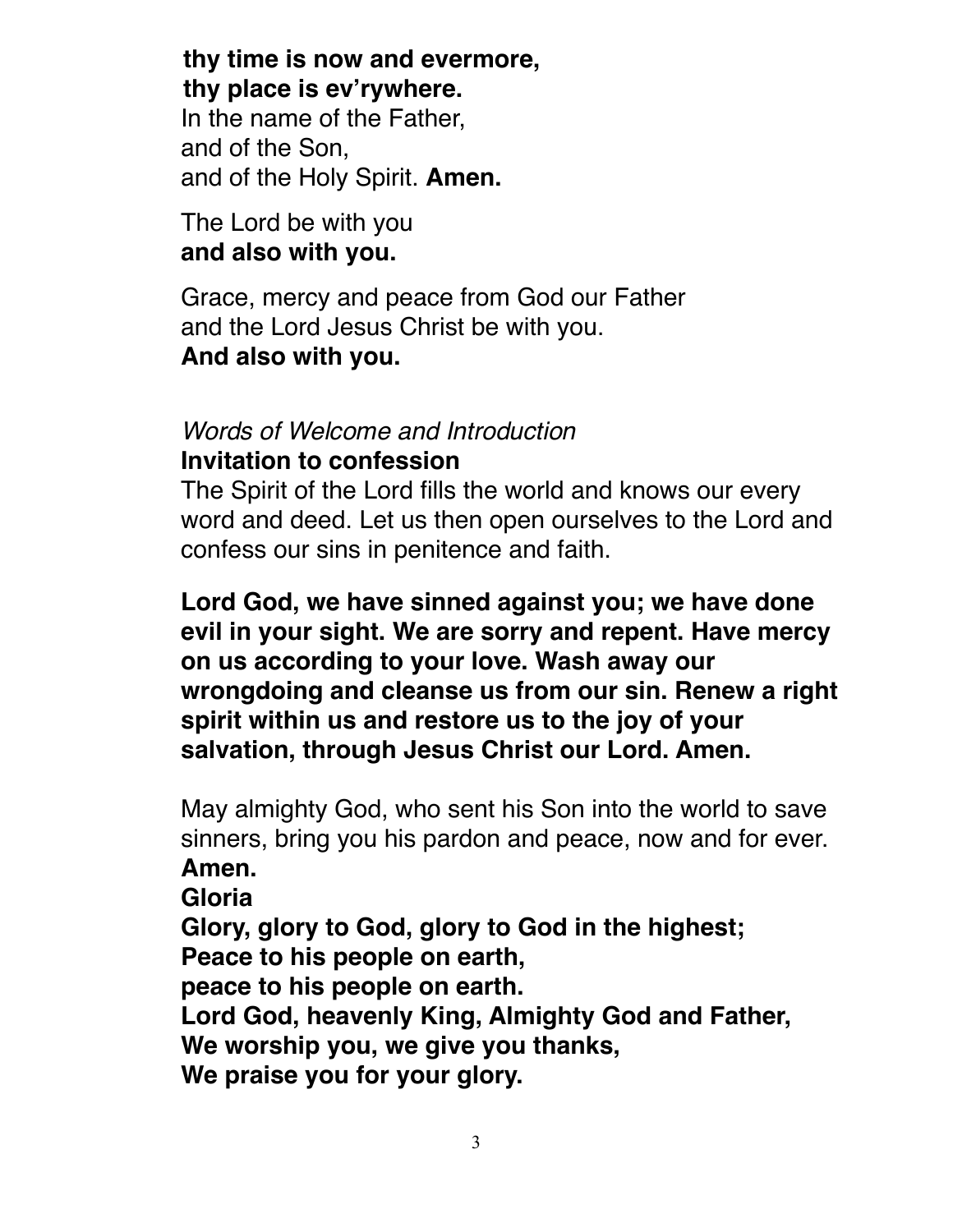**Glory, glory to God, glory to God in the highest; Peace to his people on earth, peace to his people on earth.**

**Lord Jesus Christ, only Son of the Father, Lord God, Lamb of God, you take away the sin of the world: Have mercy on us; you are seated at the right hand of the Father: Receive our prayer, receive our prayer, receive our prayer.**

**You alone are the Holy One, you alone are the Lord, You alone are the Lord, you alone are the Most High, Jesus Christ. With the Holy Spirit, in the glory the glory, the glory of God the Father Amen, Amen, Amen. Amen, Amen, Amen.**

#### **The Collect**

*Let us pray:* 

O God, the strength of all those who put their trust in you, mercifully accept our prayers and, because through the weakness of our mortal nature we can do no good thing without you,

grant us the help of your grace, that in the keeping of your commandments we may please you both in will and deed; through Jesus Christ your Son our Lord, who is alive and reigns with you, in the unity of the Holy Spirit, one God, now and for ever. **Amen.**

#### **First Reading -** Isaiah 65 1-9

I was ready to be sought out by those who did not ask, to be found by those who did not seek me. I said, "Here I am, here I am," to a nation that did not call on my name. I held out my hands all day long to a rebellious people, who walk in a way that is not good, following their own devices; a people who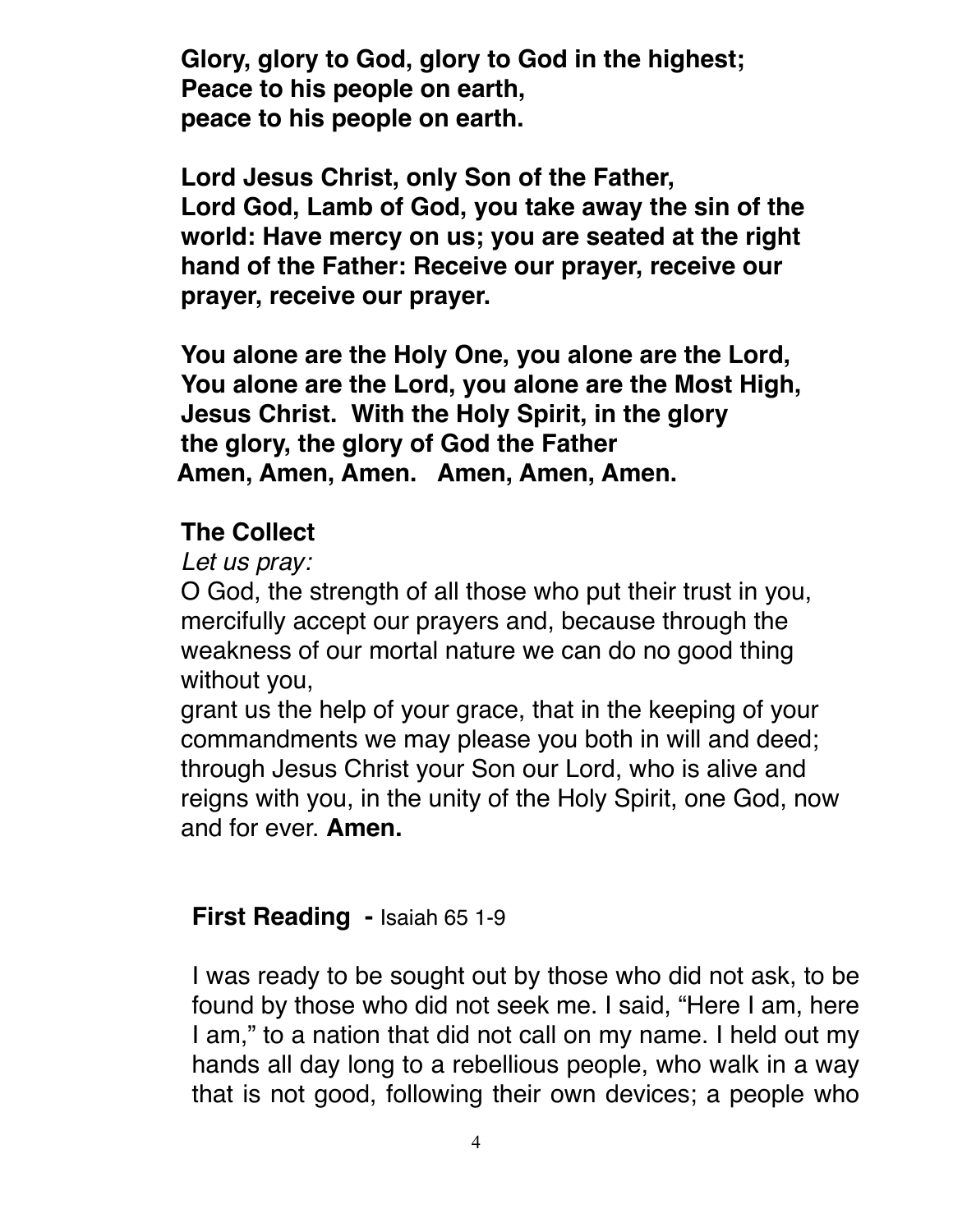provoke me to my face continually, sacrificing in gardens and offering incense on bricks; who sit inside tombs, and spend the night in secret places; who eat swine's flesh, with broth of abominable things in their vessels; who say, "Keep to yourself, do not come near me, for I am too holy for you." These are a smoke in my nostrils, a fire that burns all day long. See, it is written before me: I will not keep silent, but I will repay; I will indeed repay into their laps their iniquities and their ancestors' iniquities together, says the Lord; because they offered incense on the mountains and reviled me on the hills, I will measure into their laps full payment for their actions. Thus says the Lord: As the wine is found in the cluster, and they say, "Do not destroy it, for there is a blessing in it," so I will do for my servants' sake, and not destroy them all. I will bring forth descendants from Jacob, and from Judah inheritors of my mountains; my chosen shall inherit it, and my servants shall settle there.

This is the word of the Lord

# **Thanks be to God**

#### **Second reading** - Galatians 3 23-29

Now before faith came, we were imprisoned and guarded under the law until faith would be revealed. Therefore, the law was our disciplinarian until Christ came, so that we might be justified by faith. But now that faith has come, we are no longer subject to a disciplinarian, for in Christ Jesus you are all children of God through faith. As many of you as were baptized into Christ have clothed yourselves with Christ. There is no longer Jew or Greek, there is no longer slave or free, there is no longer male and female; for all of you are one in Christ Jesus. And if you belong to Christ, then you are Abraham's offspring, heirs according to the promise.

This is the word of the Lord **Thanks be to God**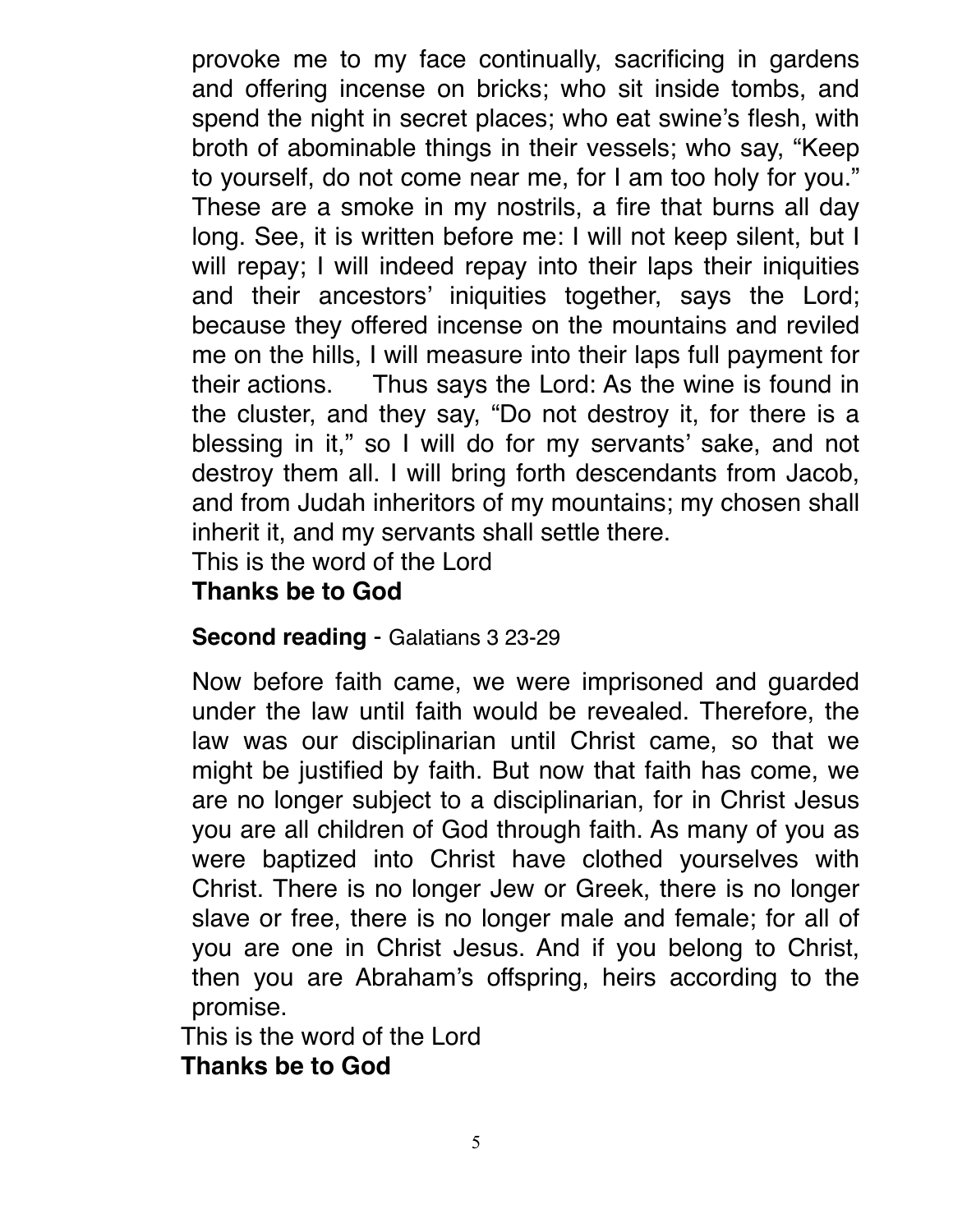**Hymn I come with joy, a child of God, forgiven, loved and free, the life of Jesus to recall, in love laid down for me.**

**I come with Christians far and near to find, as all are fed, the new community of love in Christ's communion bread.**

**As Christ breaks bread, and binds us share, each proud division ends. The love that made us makes us one, and strangers now are friends.**

**The spirit of the risen Christ, unseen, but ever near, is in such friendship better known, alive among us here.**

**Together met, together bound by all that God has done, we'll go with joy, to give the world the love that makes us one.**

#### **Gospel Reading**

Alleluia! Alleluia! What have you to do with me, Jesus, Son of the Most High God? **Alleluia! Alleluia!**

Hear the holy Gospel of Our Lord Jesus Christ according to Luke **Glory to you, O Lord**

**Luke 8 26-39**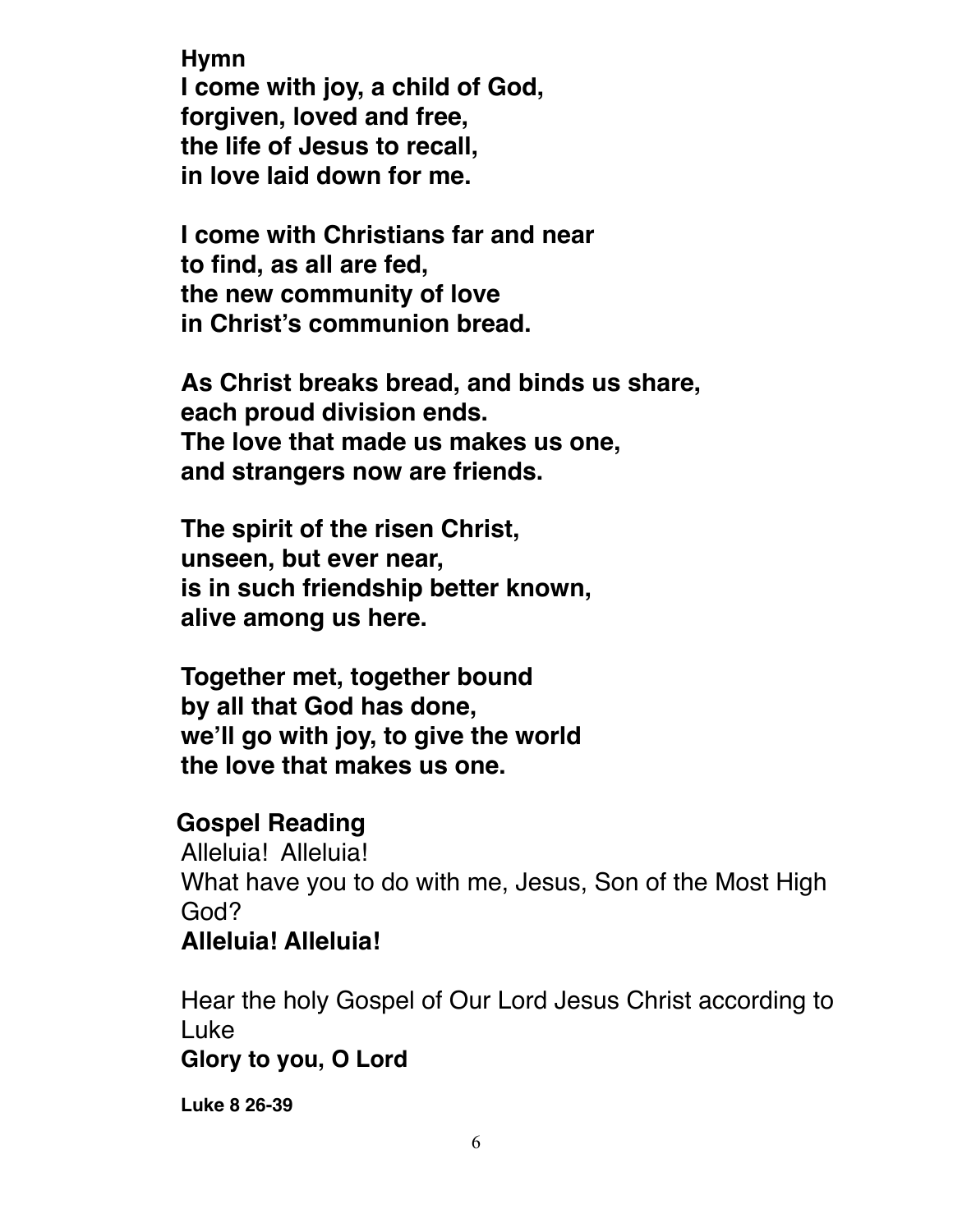Then they arrived at the country of the Gerasenes, which is opposite Galilee. As he stepped out on land, a man of the city who had demons met him. For a long time he had worn no clothes, and he did not live in a house but in the tombs. When he saw Jesus, he fell down before him and shouted at the top of his voice, "What have you to do with me, Jesus, Son of the Most High God? I beg you, do not torment me" for Jesus had commanded the unclean spirit to come out of the man. (For many times it had seized him; he was kept under guard and bound with chains and shackles, but he would break the bonds and be driven by the demon into the wilds.) Jesus then asked him, "What is your name?" He said, "Legion"; for many demons had entered him. They begged him not to order them to go back into the abyss. Now there on the hillside a large herd of swine was feeding; and the demons begged Jesus to let them enter these. So he gave them permission. Then the demons came out of the man and entered the swine, and the herd rushed down the steep bank into the lake and was drowned. When the swineherds saw what had happened, they ran off and told it in the city and in the country. Then people came out to see what had happened, and when they came to Jesus, they found the man from whom the demons had gone sitting at the feet of Jesus, clothed and in his right mind. And they were afraid. Those who had seen it told them how the one who had been possessed by demons had been healed. Then all the people of the surrounding country of the Gerasenes asked Jesus to leave them; for they were seized with great fear. So he got into the boat and returned. The man from whom the demons had gone begged that he might be with him; but Jesus sent him away, saying, "Return to your home, and declare how much God has done for you." So he went away, proclaiming throughout the city how much Jesus had done for him. This is the word of the Lord

**Thanks be to God**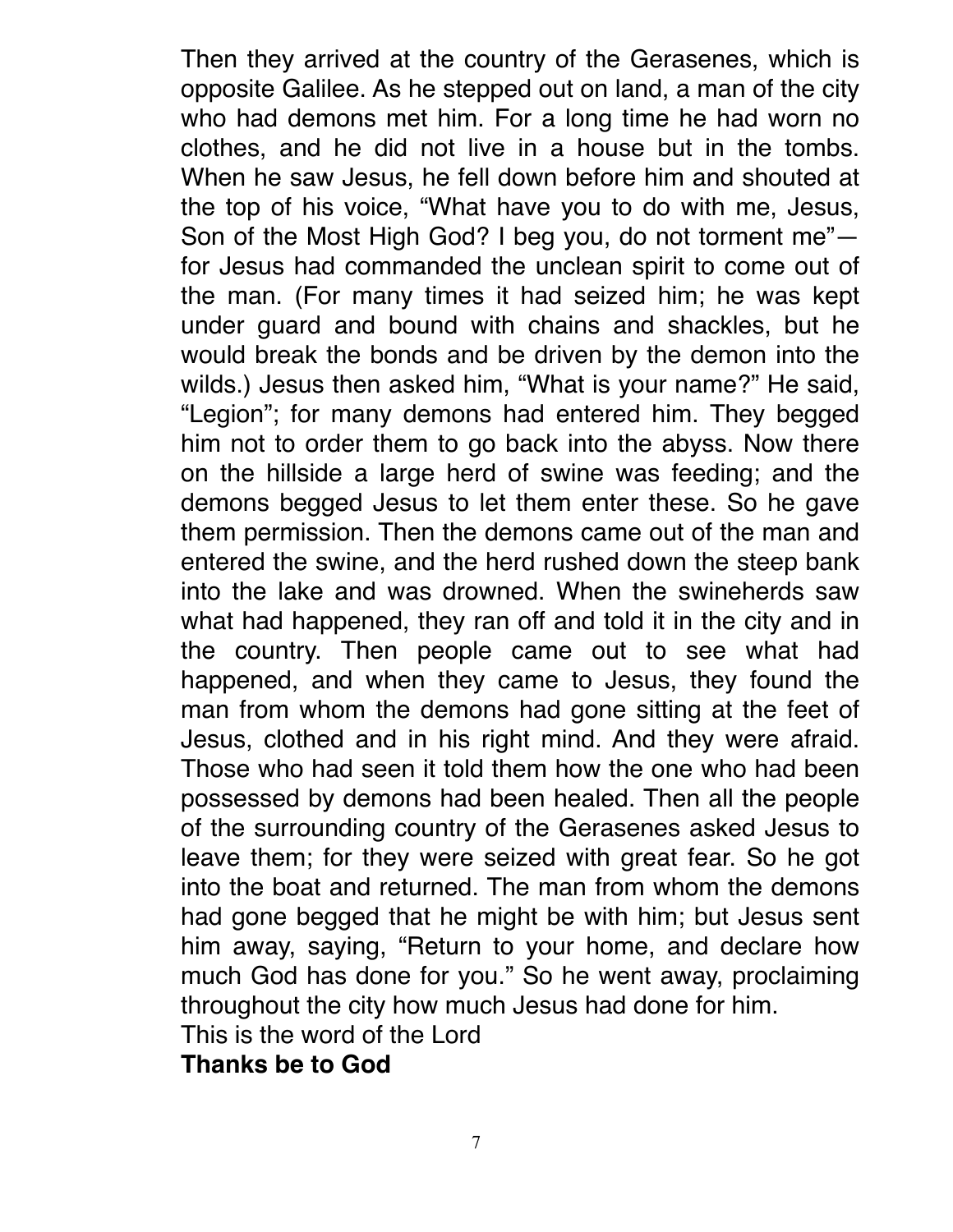#### **Sermon**

**Affirmation of faith - Apostles Creed** 

**I believe in God, the Father almighty, creator of heaven and earth.**

**I believe in Jesus Christ, his only Son, our Lord, who was conceived by the Holy Spirit, born of the Virgin Mary, suffered under Pontius Pilate, was crucified, died, and was buried; he descended to the dead. On the third day he rose again; he ascended into heaven, he is seated at the right hand of the Father, and he will come to judge the living and the dead.** 

**I believe in the Holy Spirit, the holy catholic Church, the communion of saints, the forgiveness of sins, the resurrection of the body, and the life everlasting. Amen.**

#### **Prayers of Intercession**

We offer our prayers with and for the People of God in every place.

Lord hear us **Lord Graciously hear us** 

*At the end* of our prayers Merciful Father,

**Accept these prayers for the sake of your Son, our Saviour Jesus Christ. Amen.**

#### **The Peace**

To crown all things there must be love, to bind all together and complete the whole. Let the peace of Christ rule in our hearts.

The peace of the Lord be always with you **and also with you.**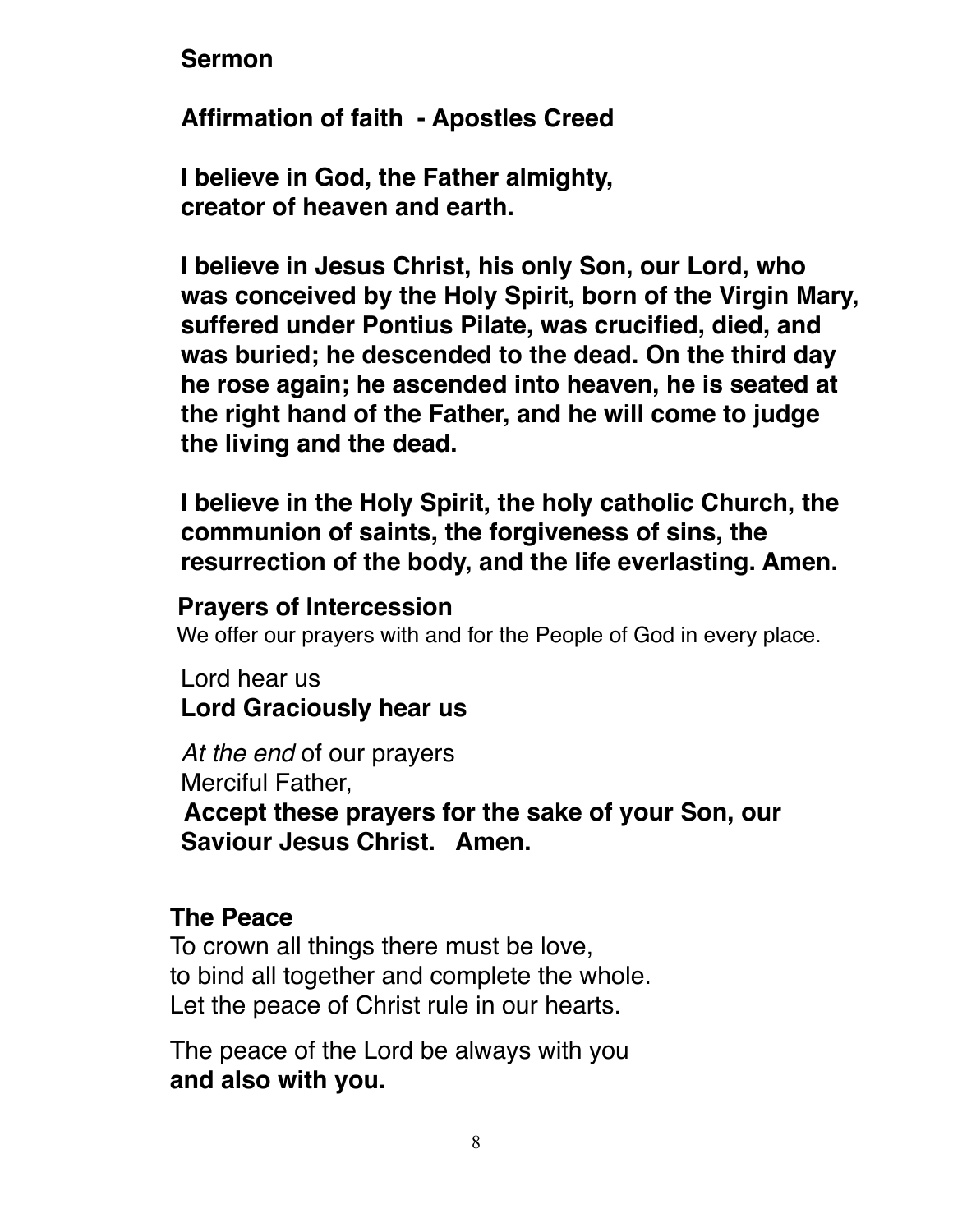*Let us offer one another a sign of peace.*

#### **Offertory Hymn**

 **I, the Lord of sea and sky, I have heard my people cry. All who dwell in dark and sin my hand will save. I who made the stars of night, I will make their darkness bright. Who will bear my light to them? Whom shall I send?**

*Here I am, Lord. Is it I, Lord? I have heard you calling in the night. I will go, Lord, if you lead me. I will hold your people in my heart.*

 **I, the Lord of snow and rain, I have borne my people's pain. I have wept for love of them. They turn away. I will break their hearts of stone, give them hearts for love alone. I will speak my word to them. Whom shall I send?**

 **I, the Lord of wind and flame, I will tend the poor and lame. I will set a feast for them. My hand will save. Finest bread I will provide till their hearts be satisfied. I will give my life to them. Whom shall I send?**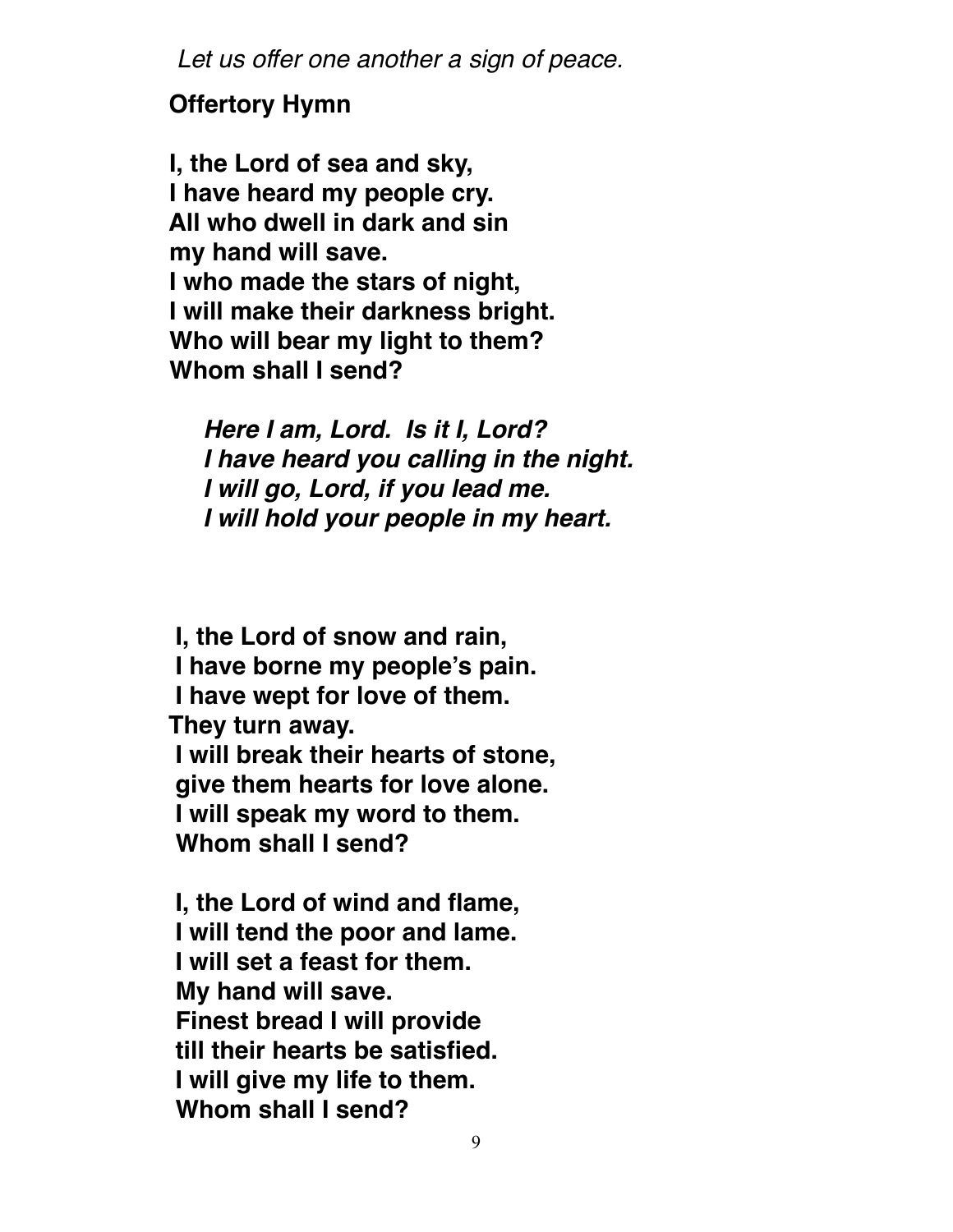*The altar is prepared and bread and wine are placed upon it.* 

Blessed are you, Lord God of all creation: through your goodness we have this bread to offer, which earth has given and human hands have made. It will become for us the bread of life.

#### **Blessed be God for ever.**

Blessed are you, Lord God of all creation: through your goodness we have this wine to offer, fruit of the vine and work of human hands. It will become for us the cup of salvation.

**Blessed be God for ever.**

#### **The Eucharistic Prayer**

The Lord be with you **and also with you.**

Lift up your hearts. **We lift them to the Lord.**

Let us give thanks to the Lord our God.  **It is right to give thanks and praise.**

*The priest prays the Eucharistic prayer and we join together to sing ..*

 **Holy, holy, holy Lord God of pow'r and God of might, Heaven and earth are full of your glory. Hosanna in the highest; Hosanna, hosanna, Hosanna in the highest; Hosanna, hosanna, hosanna in the highest Blessed is he, blessed is he, Blessed is he who comes in the name, He who comes in the name of the Lord. Hosanna in the highest,**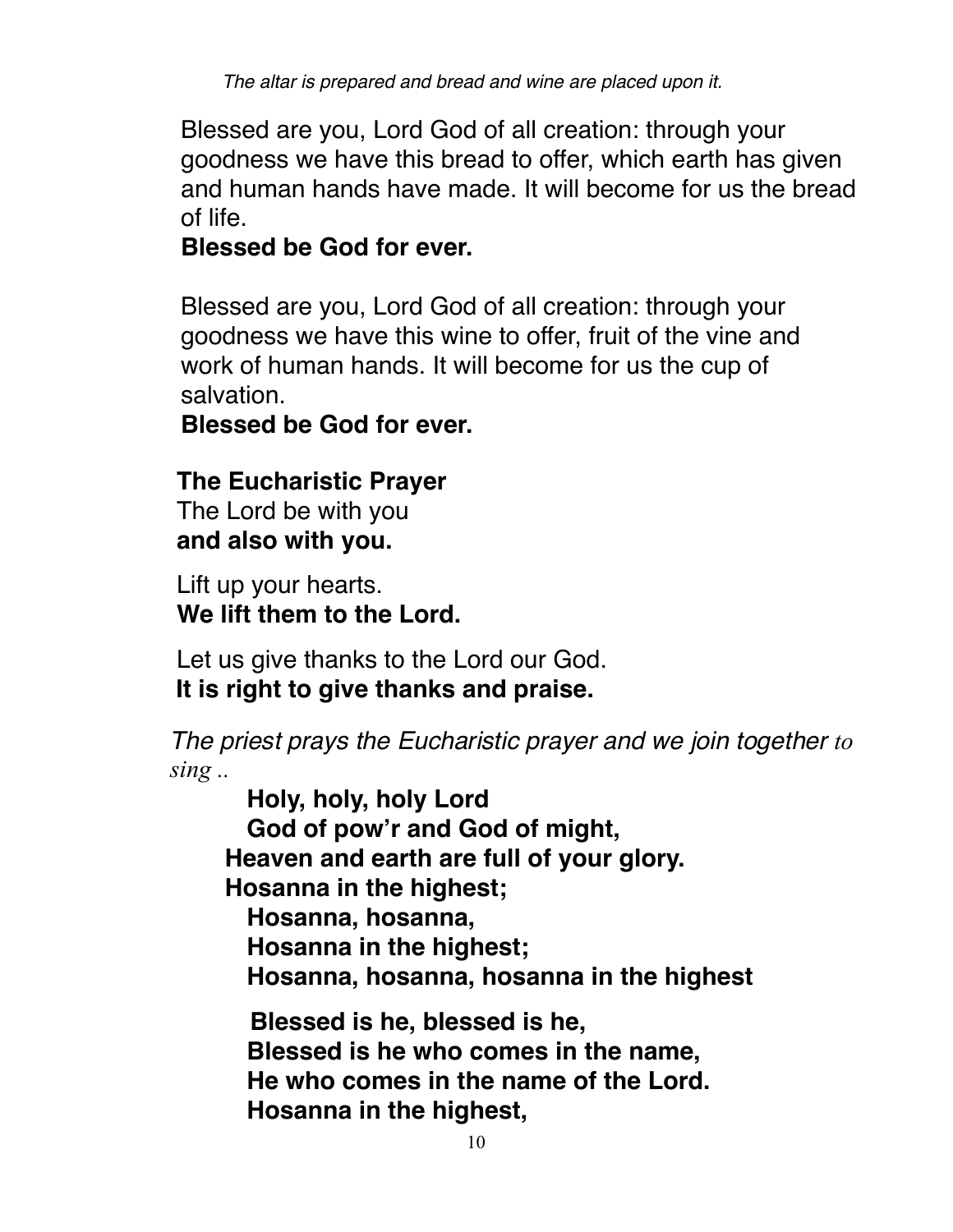#### **Hosanna, hosanna, Hosanna in the highest; Hosanna, hosanna, hosanna in the highest**

*Please sit or kneel The priest recalls the Last Supper….*

Great is the mystery of faith **Christ has died Christ is Risen Christ will come again**

**The Lord's Prayer** Looking for the coming of his kingdom, as our Saviour has taught us let us pray **Our Father in heaven,**  **hallowed be your name, your kingdom come, your will be done, on earth as in heaven. Give us today our daily bread. Forgive us our sins as we forgive those who sin against us. Lead us not into temptation but deliver us from evil. For the kingdom, the power, and the glory are yours now and for ever. Amen.**

#### **Breaking of the Bread**

We break this bread to share in the body of Christ. **Though we are many, we are one body, because we all share in one bread.**

# **Agnus Dei**

*We all join together to sing:*

O lamb of God, that takest away the sin of the world,  **Have mercy upon us**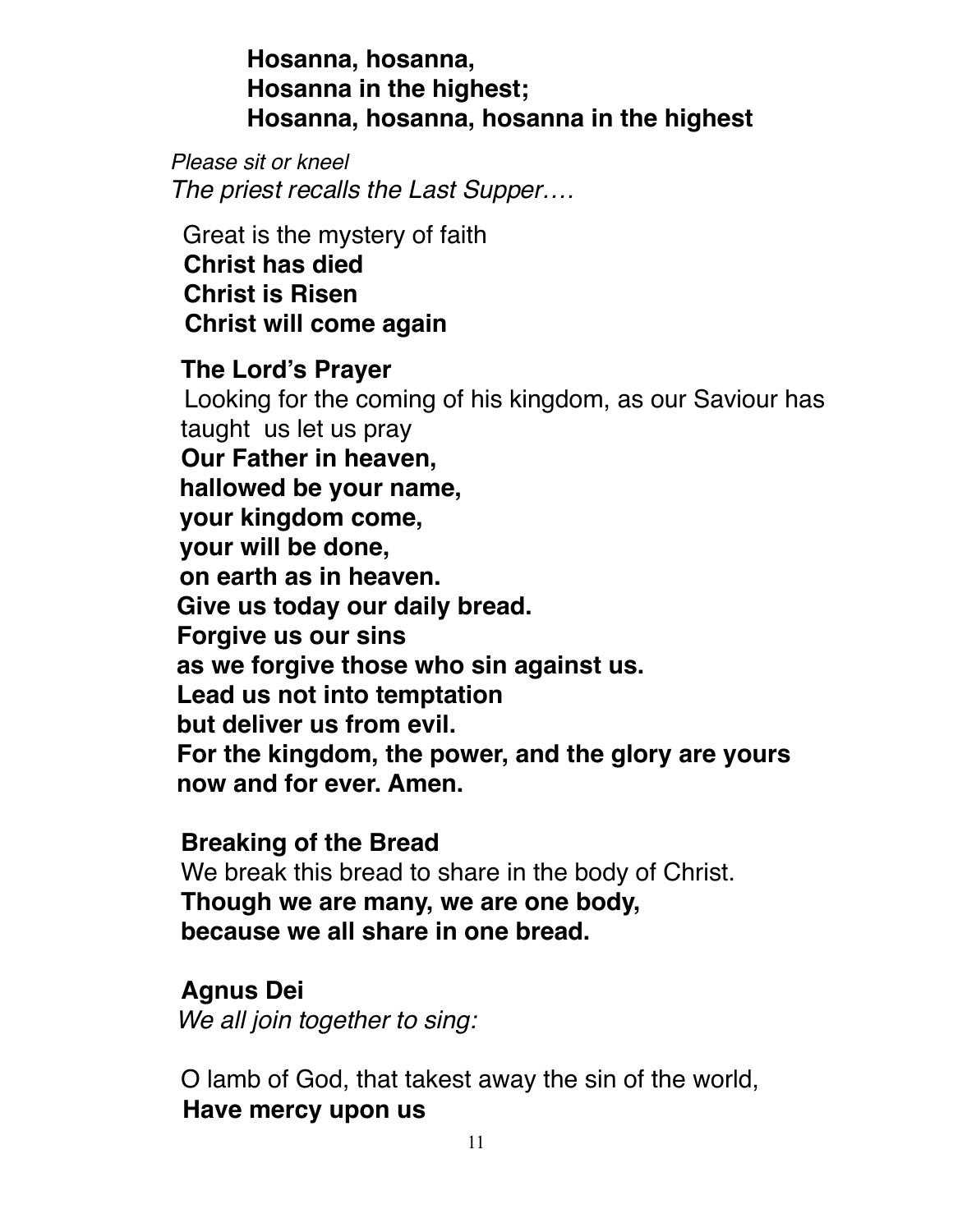O lamb of God, that takest away the sin of the world,  **Have mercy upon us** O lamb of God, that takest away the sin of the world,

 **Grant us thy peace**

**Giving of Communion** God's holy gifts for God's holy people. **Jesus Christ is holy, Jesus Christ is Lord, to the glory of God the Father**

 *(A prayer for personal and silent use before receiving communion*

*)* We do not presume to come to this your table, merciful Lord, trusting in our own righteousness, but in your manifold and great mercies. We are not worthy so much as to gather up the crumbs under your table. But you are the same Lord whose nature is always to have mercy. Grant us therefore, gracious Lord, so to eat the flesh of your dear Son Jesus Christ and to drink his blood, that our sinful bodies may be made clean by his body and our souls washed through his most precious blood, and that we may evermore dwell in him and he in us. Amen.

 *The president and people receive communion. Authorized words of distribution are used and the communicant replies* **Amen.**

#### **Anthem by Choir**

**Hymn**

**Be still, for the presence of the Lord, the Holy One is here. Come, bow before Him now, with reverence and fear. In Him no sin is found,**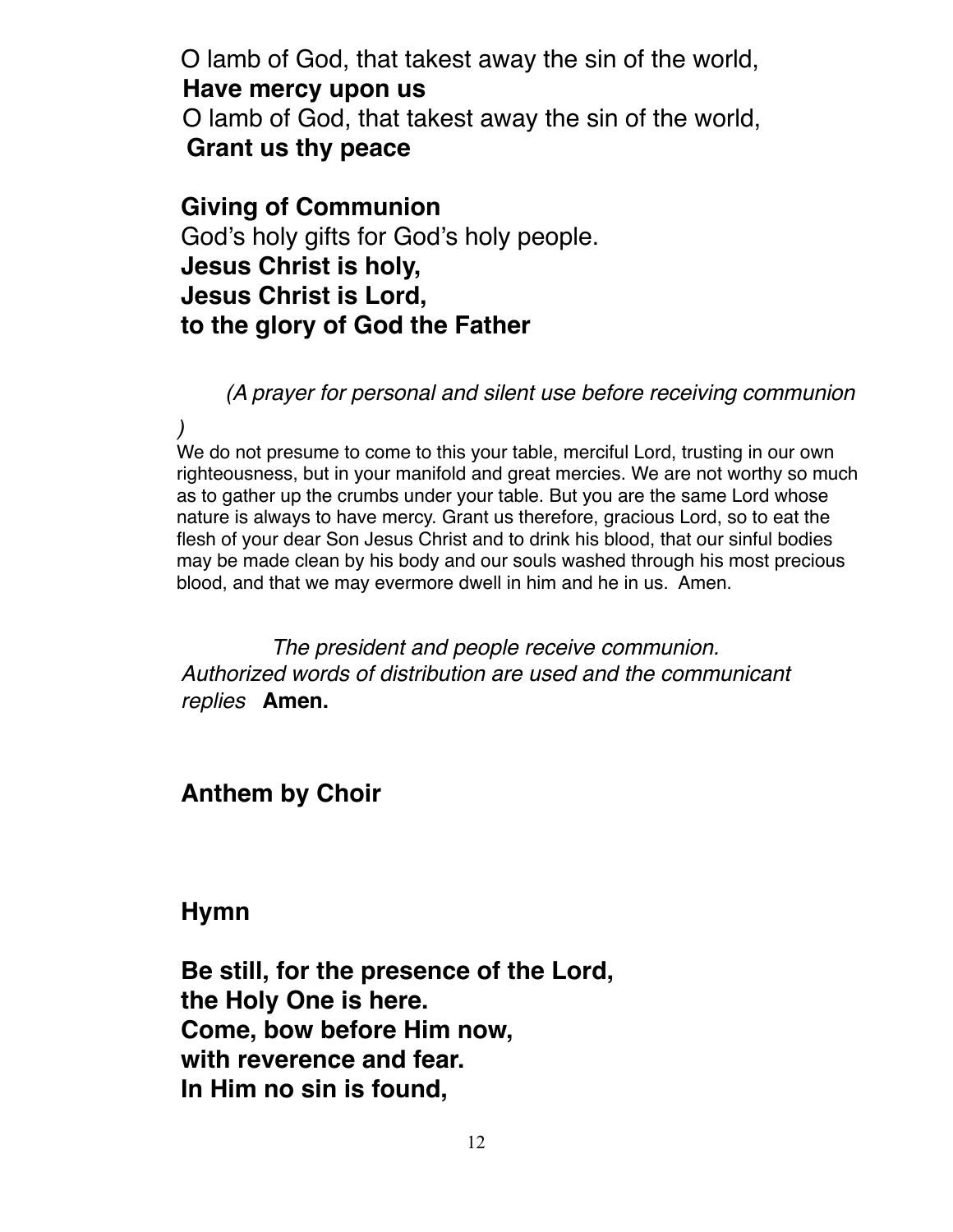**we stand on holy ground. Be still, for the presence of the Lord, the Holy One is here.**

**Be still, for the glory of the Lord is shining all around; He burns with holy fire, with splendour He is crowned. How awesome is the sight, our radiant King of light! Be still, for the glory of the Lord is shining all around.**

**Be still, for the power of the Lord is moving in this place, He comes to cleanse and heal, to minister His grace. No work too hard for Him, in faith receive from Him; Be still, for the power of the Lord is moving in this place.**

#### **Prayer after Communion**

*Silence is kept.*

Eternal Father, we thank you for nourishing us with these heavenly gifts: may our communion strengthen us in faith, build us up in hope, and make us grow in love; for the sake of Jesus Christ our Lord. **Amen.**

*We join together to say* 

**Almighty God, we thank you for feeding us with the body and blood of your Son Jesus Christ. Through him we offer you our souls and bodies to be a living sacrifice.**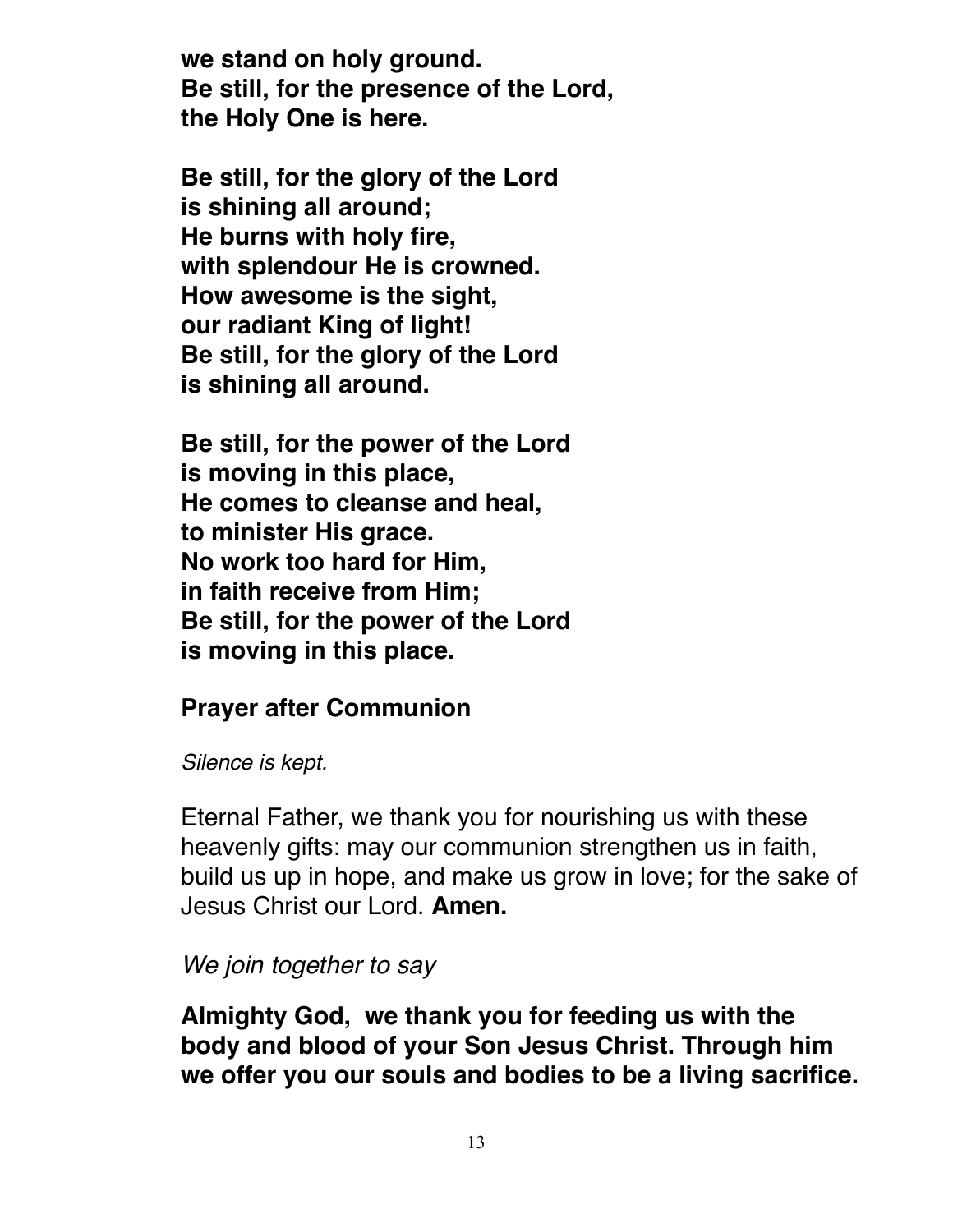**Send us out in the power of your Spirit to live and work to your praise and glory. Amen.**

#### *NOTICES BEFORE THE FINAL HYMN.*

#### **Hymn**

**Tell out, my soul, the greatness of the Lord: unnumbered blessings, give my spirit voice; tender to me the promise of his word; in God my Saviour shall my heart rejoice.**

**Tell out, my soul, the greatness of his name: make known his might, the deeds his arm has done; his mercy sure, from age to age the same; his holy name, the Lord, the mighty one.**

**Tell out, my soul, the greatness of his might: pow'rs and dominions lay their glory by; proud hearts and stubborn wills are put to flight, the hungry fed, the humble lifted high.**

**Tell out, my soul, the glories of his word: firm is his promise, and his mercies sure. Tell out, my soul, the greatness of the Lord to children's children and for evermore**

*Please remain standing for the final Blessing*

The Lord be with you. **And also with you.**